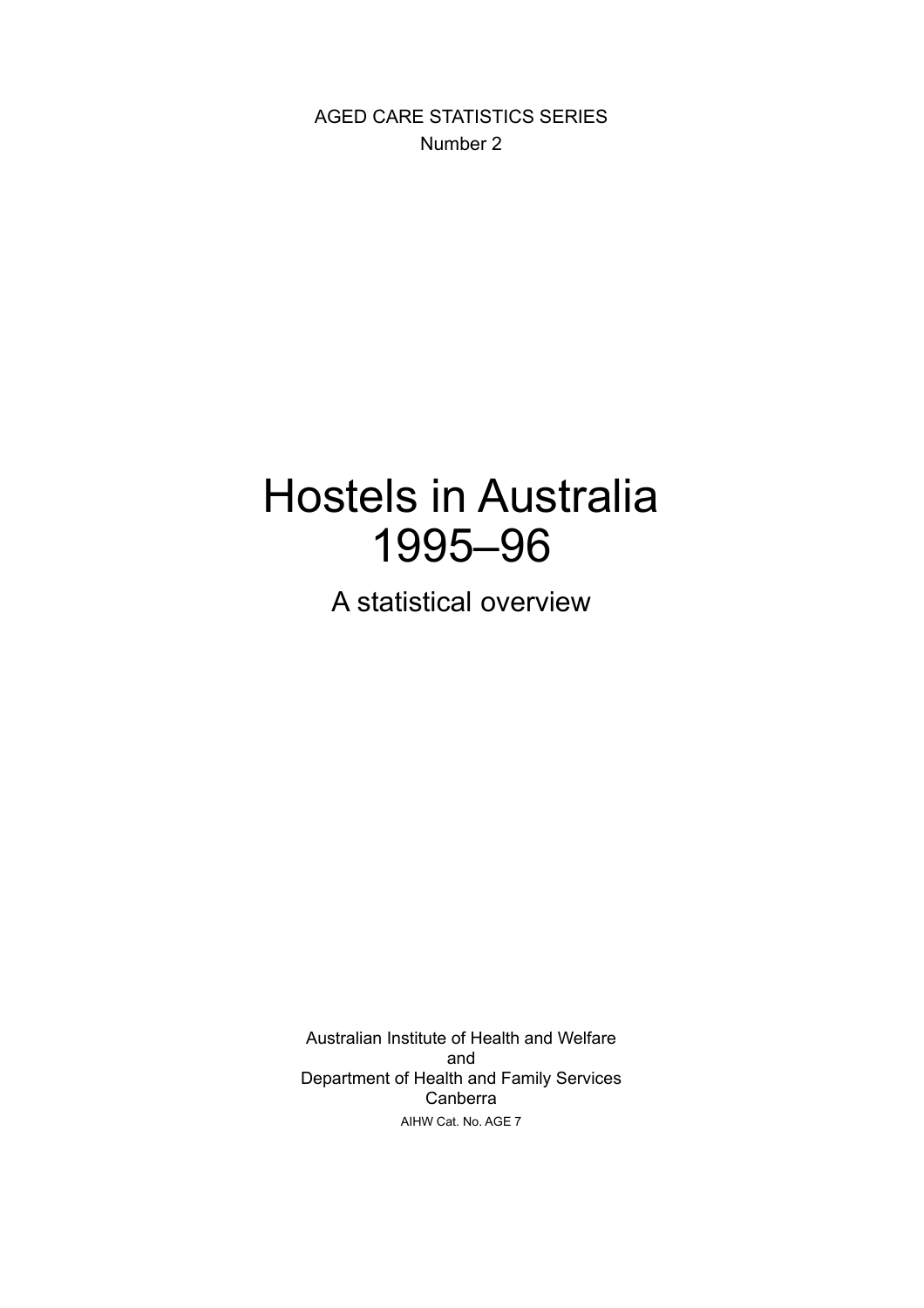#### Commonwealth of Australia 1998

This work is copyright. Apart from any use as permitted under the Copyright Act 1968, no part may be reproduced without written permission from the Australian Government Publishing Service. Requests and enquiries concerning reproduction and rights should be directed to the Manager, Commonwealth Information Services, Australian Government Publishing Service, GPO Box 84, Canberra ACT 2601.

This is the second publication of the Australian Institute of Health and Welfare's Aged Care Statistics Series. A complete list of the Institute's publications is available from the Publications Unit, Australian Institute of Health and Welfare, GPO Box 570, Canberra ACT 2601, or via the Institute's web-site at http://www.aihw.gov.au.

National Library of Australia Cataloguing-in-Publication data

Hostels in Australia 1995–96: a statistical overview.

ISSN 1329-5705 ISBN 0 642 24764 1

1. Aged—Housing—Australia—Statistics. 2. Aged—Care—Australia—Statistics. 3. Old age homes—Australia—Statistics. I. Australian Institute of Health and Welfare. (Series: Aged care statistics series; no. 2).

362.160994

#### Suggested citation

Australian Institute of Health and Welfare (AIHW) 1998. Hostels in Australia 1995–96: a statistical overview. AIHW cat. no. AGE 7. Canberra: AIHW and DHFS (Aged Care Statistics Series no. 2).

Australian Institute of Health and Welfare

Board Chair Professor Janice Reid

**Director** Dr Richard Madden

Any enquiries about or comments on this publication should be directed to:

Aged Care Unit Australian Institute of Health and Welfare GPO Box 570 Canberra ACT 2601

Phone: (02) 6244 1000

Published by Australian Institute of Health and Welfare and Department of Health and Family Services

Printed by Canberra Publishing & Printing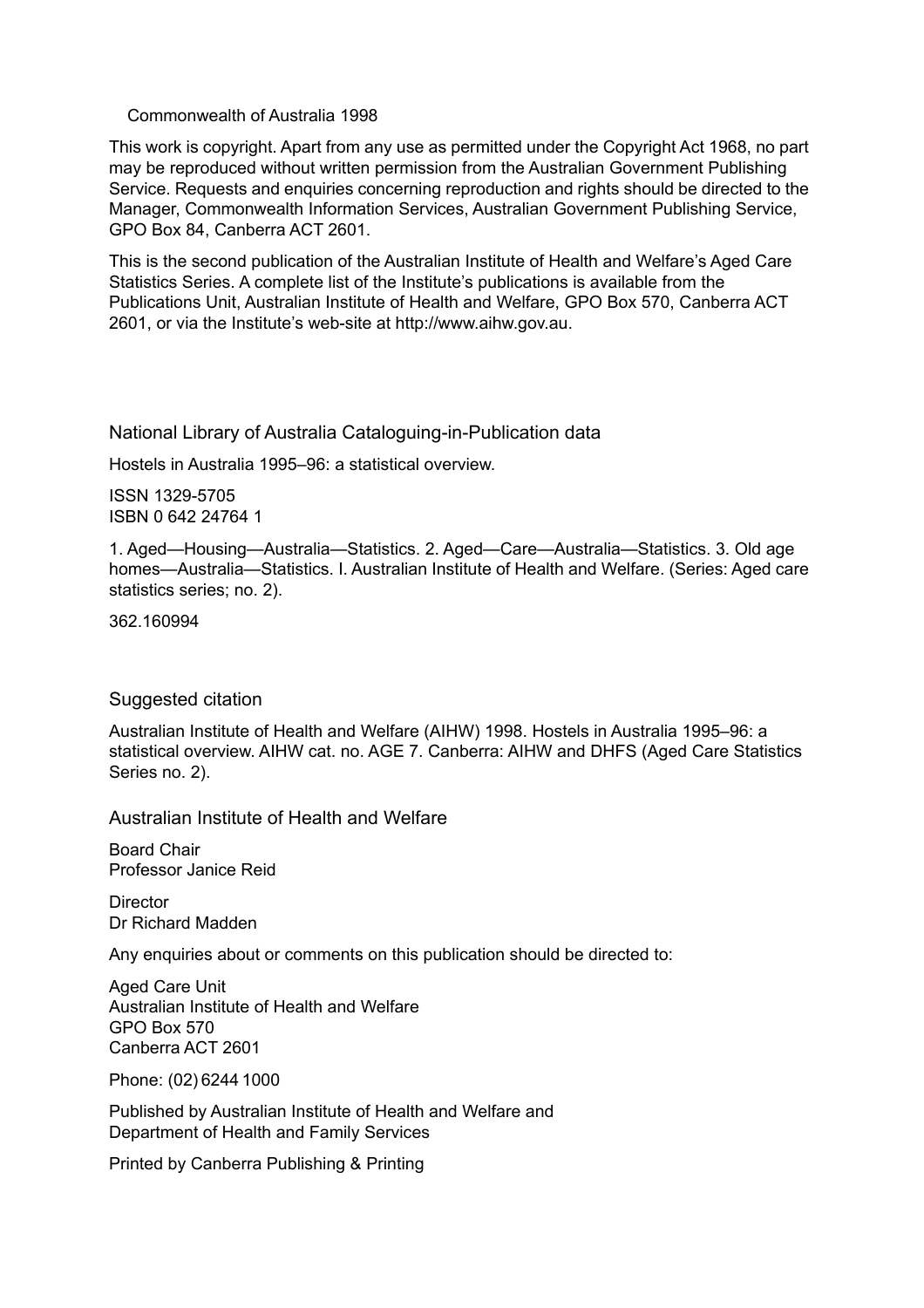# **Contents**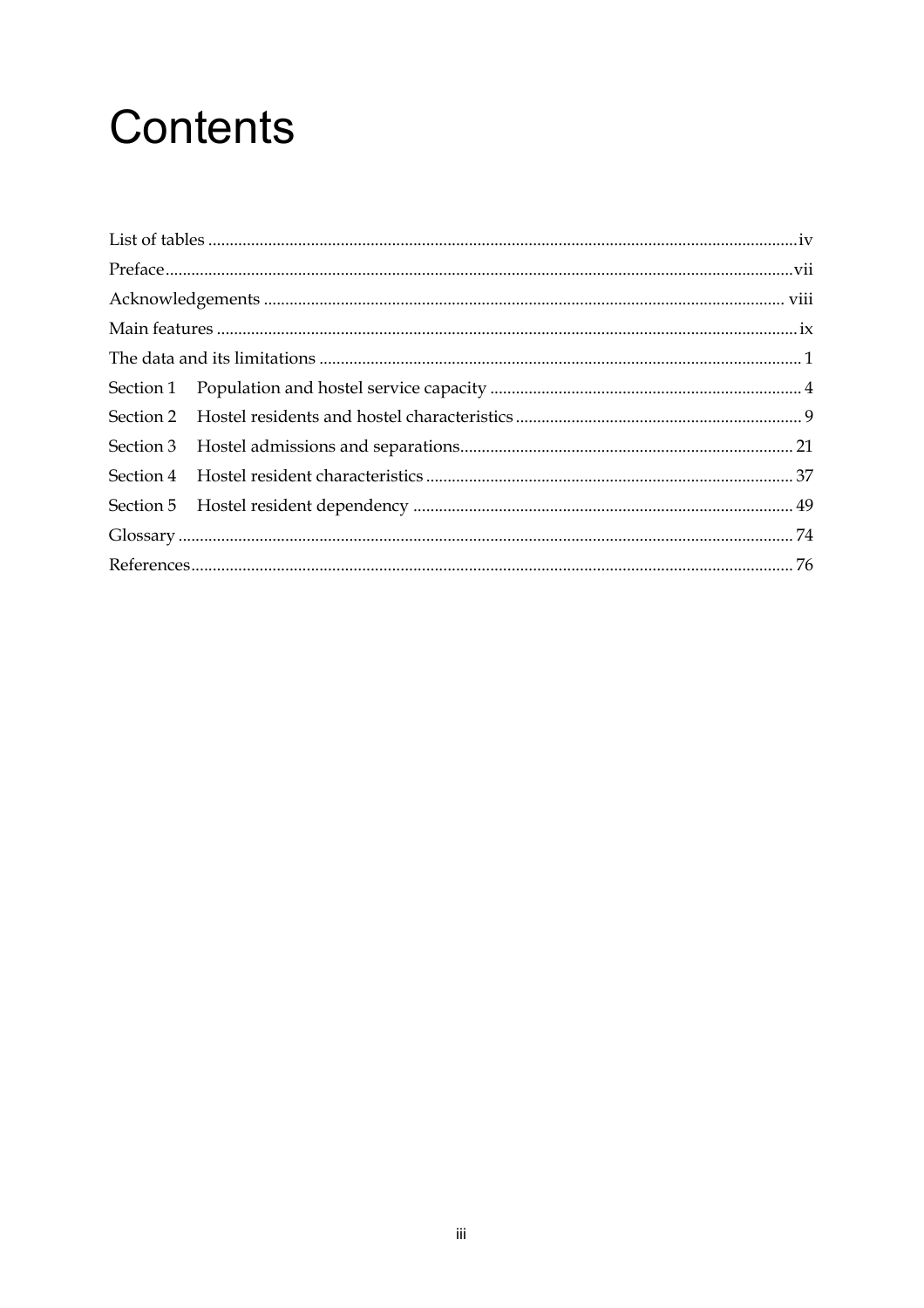## <span id="page-3-0"></span>List of tables

| Table 1.1: |                                                                                   |  |
|------------|-----------------------------------------------------------------------------------|--|
| Table 1.2: | Hostel places, type of hostel by type of care and State/Territory, 30 June 1996 6 |  |
| Table 1.3: | Hostel places per 1,000 people aged 70 and over, type of hostel                   |  |
| Table 1.4: | Hostel places, type of hostel by type of care and geographic areas, 30 June 19967 |  |
| Table 1.5: |                                                                                   |  |
| Table 1.6: |                                                                                   |  |
| Table 2.1: | Hostel residents, age by sex and State/Territory, 30 June 1996  10                |  |
| Table 2.2: | Permanent hostel residents, length of stay to date by State/Territory,            |  |
| Table 2.3: | Permanent hostel residents, length of stay to date by type of hostel and          |  |
| Table 2.4: | People residing in hostels, age at 31 December 1995 by sex and State/Territory,   |  |
| Table 2.5: | Hostel residents, type of hostel by sex and State/Territory, 30 June 1996 15      |  |
| Table 2.6: | Permanent hostel residents, length of stay to date by type of hostel,             |  |
| Table 2.7: | Hostel residents, age by sex and geographic areas, 30 June 1996  17               |  |
| Table 2.8: | Hostel residents, type of hostel by sex and geographic areas, 30 June 1996 18     |  |
| Table 2.9: | Permanent hostel residents, length of stay to date by sex and geographic areas,   |  |
| Table 3.1: | Hostel admissions, admission type by type of hostel and State/Territory,          |  |
| Table 3.2: | Permanent hostel admissions, age at admission by sex and State/Territory,         |  |
| Table 3.3: | Respite hostel admissions, age at admission by sex and State/Territory,           |  |
| Table 3.4: | Hostel admissions (permanent and respite), age at admission by sex and            |  |
| Table 3.5: | Hostel separations, type of care at separation by type of hostel and              |  |
| Table 3.6: | Separations of permanent hostel residents, age at separation by sex and           |  |
| Table 3.7: | Separations of respite hostel residents, age at separation by sex and             |  |
| Table 3.8: | Separations of hostel residents (permanent and respite), age at separation        |  |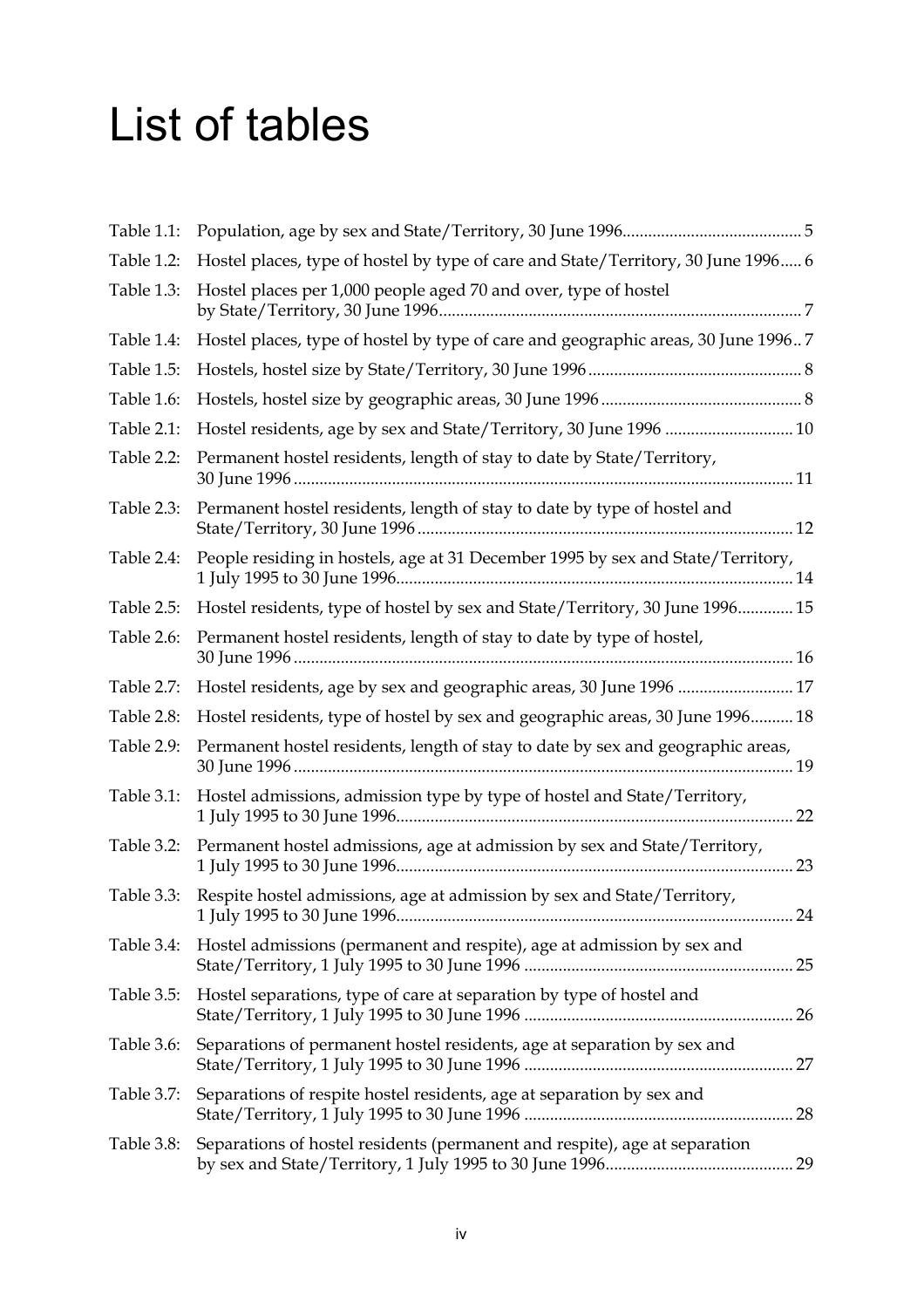|            | Table 3.9: Hostel separations, separation mode by type of care and State/Territory,       |  |
|------------|-------------------------------------------------------------------------------------------|--|
|            | Table 3.10: Separations of permanent hostel residents, separation mode by type of         |  |
|            | Table 3.11: Separations of respite hostel residents, separation mode by type of           |  |
|            | Table 3.12: Separations of permanent hostel residents, length of stay by separation mode, |  |
|            | Table 3.13: Separations of permanent hostel residents, length of stay by type of hostel   |  |
|            | Table 3.14: Average length of stay (weeks) of hostel separations, type of hostel          |  |
| Table 4.1: | Hostel resident characteristics, marital status by sex and State/Territory,               |  |
| Table 4.2: | Hostel resident characteristics, usual housing status by sex and                          |  |
|            | Table 4.3: Hostel resident characteristics, prior living arrangement by sex and           |  |
| Table 4.4: | Hostel resident characteristics, usual housing status by sex and prior                    |  |
| Table 4.5: | Hostel resident characteristics, pension status by sex and State/Territory,               |  |
|            | Table 4.6: Hostel resident characteristics, Indigenous status by sex and                  |  |
| Table 4.7: | Hostel resident characteristics, birthplace by sex and State/Territory,                   |  |
| Table 4.8: | Hostel resident characteristics, preferred language by sex and                            |  |
|            | Table 5.1: Permanent hostel residents, State/Territory by sex and level of dependency,    |  |
| Table 5.2: | Respite hostel residents, State/Territory by sex and level of dependency,                 |  |
| Table 5.3: | Permanent hostel residents, type of hostel by sex and level of dependency,                |  |
| Table 5.4: | Permanent hostel residents, age by sex and level of dependency,                           |  |
| Table 5.5: | People admitted to hostels for permanent care, State/Territory by sex                     |  |
| Table 5.6: | People admitted to hostels for respite care, State/Territory by sex                       |  |
| Table 5.7: | People admitted to hostels for permanent care, type of hostel by sex                      |  |
|            |                                                                                           |  |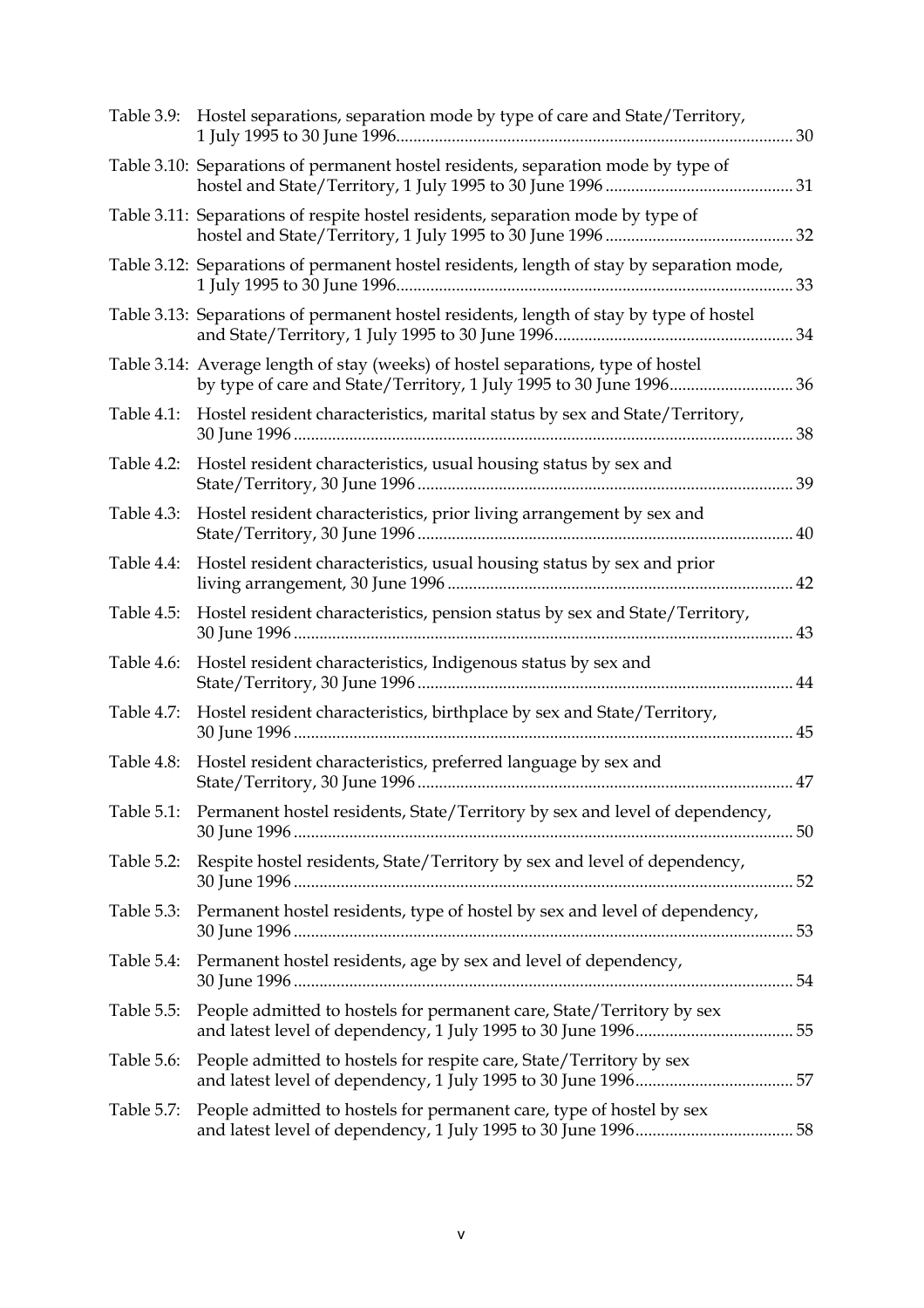|            | Table 5.8: People admitted to hostels for respite care, type of hostel by sex and                                                                    |
|------------|------------------------------------------------------------------------------------------------------------------------------------------------------|
| Table 5.9: | People admitted to hostels for permanent care, age at admission by sex                                                                               |
|            | Table 5.10: People admitted to hostels for respite care, age at admission by sex                                                                     |
|            | Table 5.11: Separated permanent hostel residents, State/Territory by sex and<br>level of dependency at separation, 1 July 1995 to 30 June 1996  62   |
|            | Table 5.12: Separated respite hostel residents, State/Territory by sex and level                                                                     |
|            | Table 5.13: Separated permanent hostel residents, type of hostel by sex and                                                                          |
|            | Table 5.14: Separated respite hostel residents, type of hostel by sex and                                                                            |
|            | Table 5.15: Separated permanent hostel residents, age at separation by sex<br>and level of dependency at separation, 1 July 1995 to 30 June 1996  67 |
|            | Table 5.16: Separated respite hostel residents, age at separation by sex and                                                                         |
|            | Table 5.17: Separated permanent hostel residents, separation mode by sex<br>and level of dependency at separation, 1 July 1995 to 30 June 1996  69   |
|            | Table 5.18: Separated respite hostel residents, separation mode by sex and level                                                                     |
|            | Table 5.19: Separated permanent hostel residents, length of stay by sex and                                                                          |
|            | Table 5.20: Separated respite hostel residents, length of stay by sex and level                                                                      |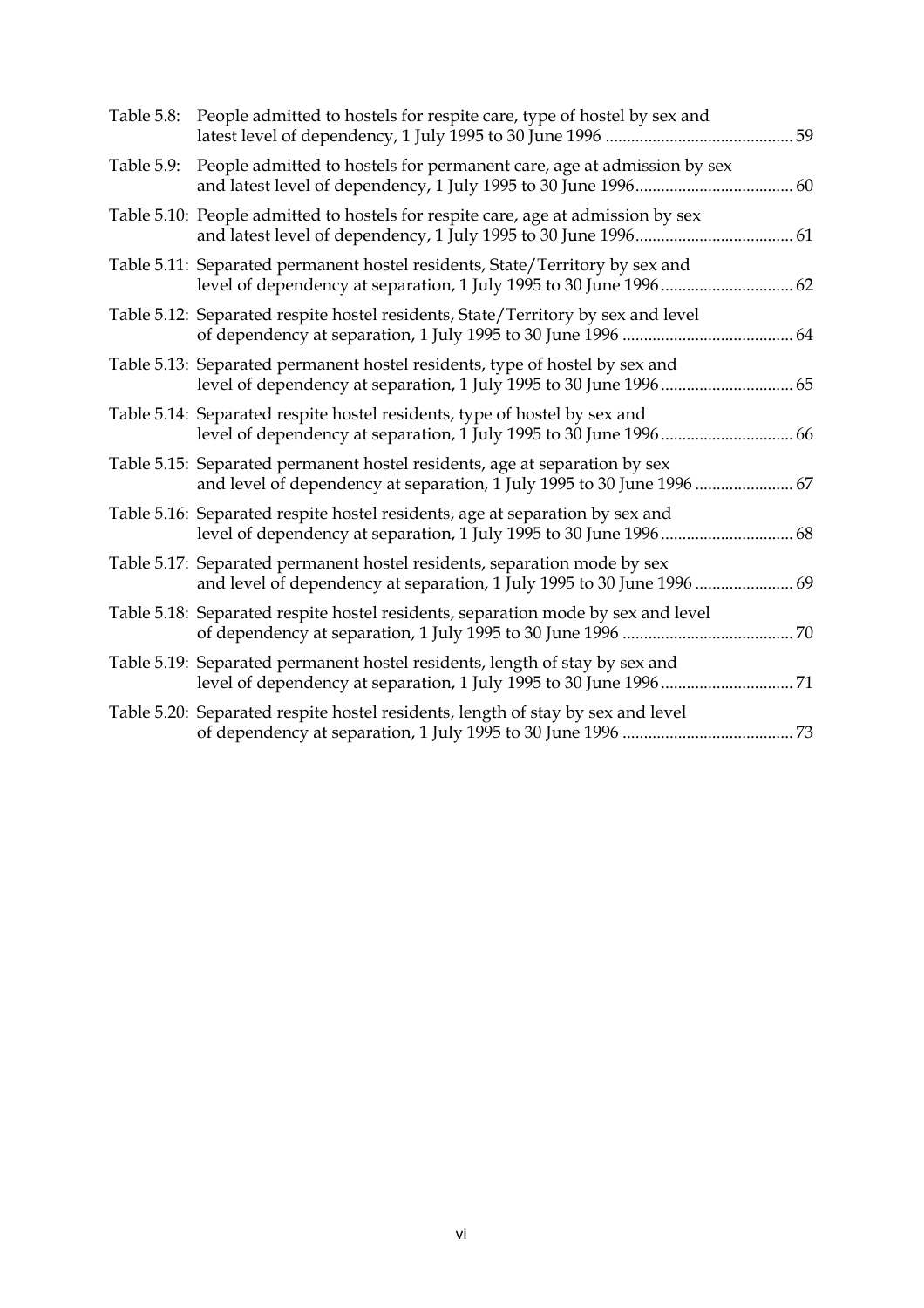### <span id="page-6-0"></span>Preface

In 1997 the Commonwealth Department of Health and Family Services and the Australian Institute of Health and Welfare agreed to participate in a joint venture to publish hostel and nursing home data, with the Institute taking over the task of producing the publications. Previously, hostel and nursing home data had been published by the Department of Health and Family Services in two report series—*Hostels for the Aged: A Statistical Overview* and *Nursing Homes for the Aged: A Statistical Overview*. From 1997 the Aged Care Statistics Series, produced by the Aged Care Unit of the Australian Institute of Health and Welfare, replaces those earlier publications, providing access to annual data on both hostels and nursing homes.

The first publication in the series, entitled *Nursing Homes in Australia 1995–96*, was released in December 1997. This report, the second in the series, presents the corresponding data for Australian hostels in 1995–96. Later this year, report numbers 3 and 4 in the Aged Care Statistical Series will be released, containing the 1996–97 data on nursing homes and hostels respectively. It is envisaged that from 1997–98 the hostel and nursing home data will be combined into one volume, reflecting the amalgamation of the two systems under recent reforms to the structure of aged care services.

The new series is largely consistent with the series it succeeds, although changes in data availability and the needs of information users have led to some differences. For example, in many instances tables are split by type of care (permanent and respite care). Information is also provided by region in some cases.

The statistics presented in this report were derived from information held on the Commonwealth Hostel Information Payment System (CHIPS) by the Department of Health and Family Services.

A large range of information is presented, focusing on the characteristics of hostel residents (including age, sex, marital status and dependency levels) and the patterns of service use (including length of stay, admissions and separations).

The information in this publication is presented in the following sections:

- population and hostel service capacity;
- hostel residents and hostel characteristics;
- hostel admissions and separations;
- hostel resident characteristics; and
- hostel resident dependency.

Australian Institute of Health and Welfare and Commonwealth Department of Health and Family Services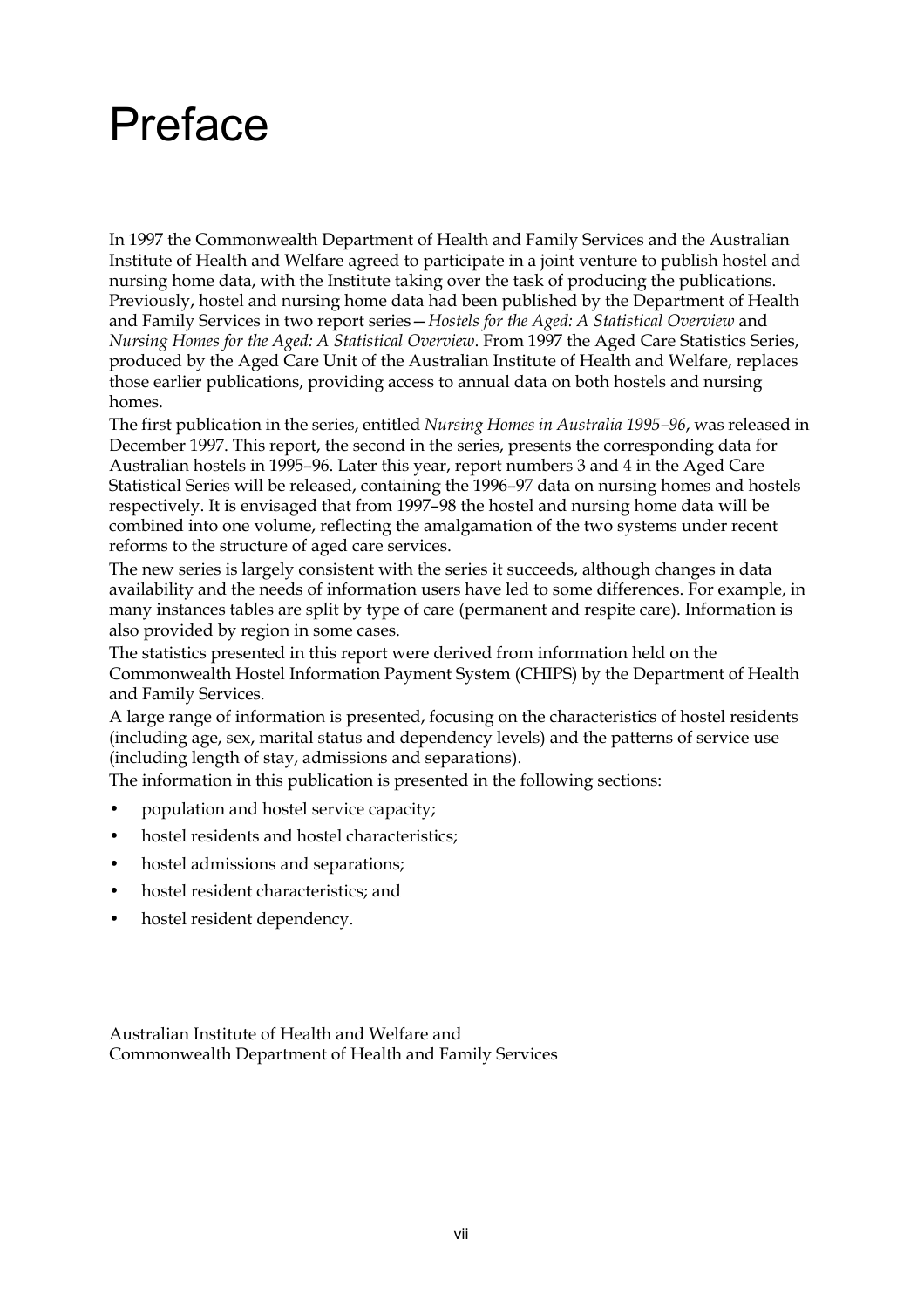# <span id="page-7-0"></span>Acknowledgements

This report was compiled by Zhibin Liu. Contributions from a number of colleagues, listed below, are gratefully acknowledged.

Peter Braun and John Patroni in the Strategic Development Section of the Aged and Community Care Division of the Commonwealth Department of Health and Family Services provided the hostel data used to produce the statistics presented here, and made constructive comments on the draft report.

Diane Gibson and Ching Choi of the Australian Institute of Health and Welfare provided useful comments and other valuable assistance with the compilation of the report. Rod Hall of the Data Management Unit of the Institute provided technical assistance with data transfer and programming, and Michael Paxton provided technical support in producing the statistics. Amanda Nobbs arranged publication of the report.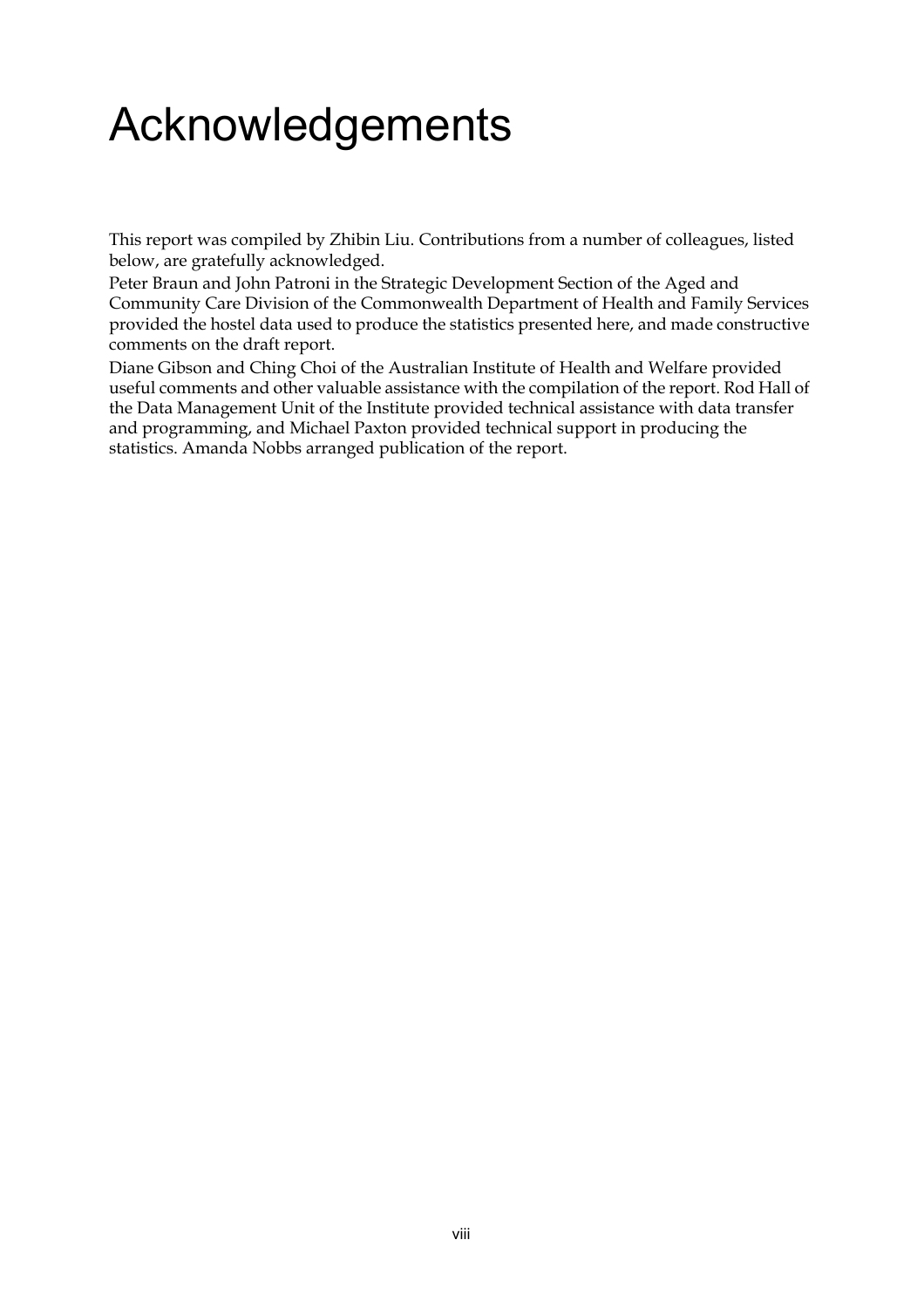## <span id="page-8-0"></span>Main features

### Hostels

As at 30 June 1996, there were 1,510 hostels in Australia providing a total of 62,634 places (60,437 for permanent care and 2,197 for respite care): an average of 41 places per hostel. This represented 41.5 places per 1,000 people aged 70 and over at the time. While hostels varied in size, 84% of them had 60 places or fewer.

The vast majority (91%) of places in hostels in 1996 were managed by private-not-for-profit organisations, with only about 3% managed by private-for-profit organisations. The remaining 6% were managed by State and Territory Governments and local governments.

#### Hostel residents

Of the 58,177 people who were resident in hostels on 30 June 1996, 43,408 (or 75%) were female. Female residents were older than male residents; over half the female residents were 85 years of age or older, compared with 37% of male residents. Nationally, younger people (aged under 65) accounted for only about 3% of total residents. For the Northern Territory, however, the proportion of residents aged under 65 was 30%.

On 30 June 1996, respite residents represented less than 3% of total residents. This figure under-represents the importance of respite residents, however, as they comprised some 53% of all admissions during the 12-month period (1995–96). This apparent anomaly is explained by the short-term nature of respite care; while a large number of respite residents are admitted over the course of the 12-month period, there are relatively few resident at any one point in time.

Combining the number of people resident on 30 June 1996 (58,177) with the number of resident separations over the 12-month period before 30 June 1996 yields the finding that in total 84,990 people spent some time in a hostel (for either respite or permanent care) during the period between 1 July 1995 and 30 June 1996.

The distribution of length of stay for permanent residents is skewed toward longer periods of stay. Only 8% of permanent residents had been in hostels for less than 3 months. About 21% had been resident for between 3 months and 1 year, 50% for 1 to 5 years and 22% for 5 years or more. It should be noted that the length of stay of the current residents is an incomplete measure, showing the time that residents have spent in hostels but not how much more will be spent before leaving the hostel.

The majority of permanent hostel residents (73%) were classified as Personal Care residents, with most of these falling into the intermediate (21%) and low (38%) categories of personal care. Some 14% of residents were classified in the 'Personal Care—High' category, and, at the other extreme, 27% were classified in the least dependent category of 'Hostel care'. The resident dependency levels did not vary substantially among the States. The two territories, however, represented the two extremes. The Northern Territory had the highest proportion (86%) of Personal Care residents, while the ACT had the lowest (62%).

In general, female hostel residents tended to have higher levels of dependency than did male. There was surprisingly little variation in dependency levels among different age groups, with the youngest (under 65) and oldest (90 and over) residents being somewhat more dependent than other residents. Respite residents are classified into only two categories, Personal Care and Hostel Care. Across these two categories, respite residents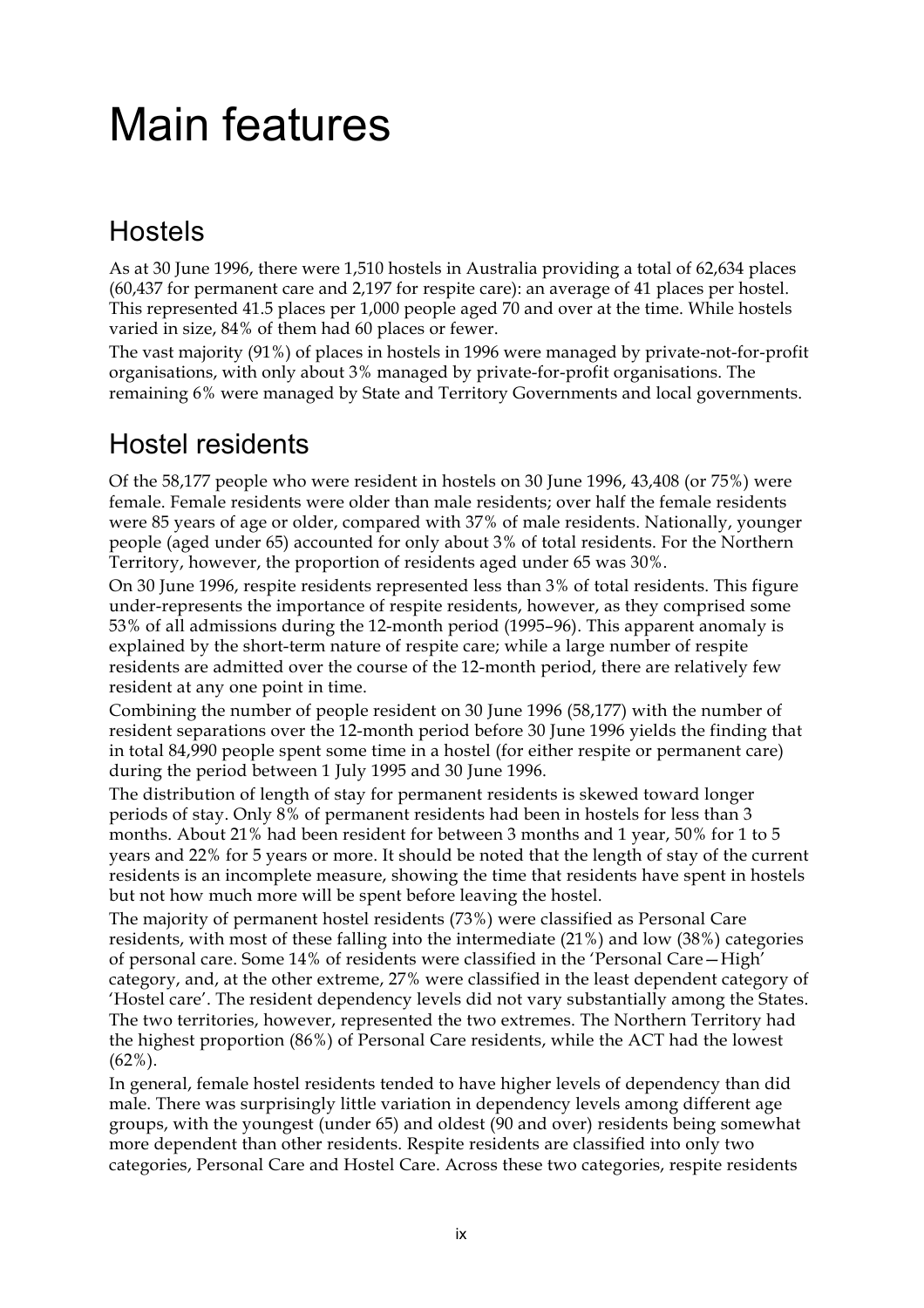showed quite similar levels of dependency to those reported for permanent residents.

The dependency profile of newly admitted residents during 1995–96 was, on average, slightly higher than that of current residents. This suggests that hostels may be tending to provide more for people needing Personal Care-level services, thereby targeting people with higher levels of dependency. Further evidence of such a trend is found in the increasing proportion of current residents who are in receipt of the Personal Care level of assistance. In 1992, only 56% of residents were classified as Personal Care (HHCS 1992, p. 38) compared with 73% in 1996.

The dependency levels of permanent residents at the time of separation were considerably higher than those for either current residents or admissions. One explanation is that residents' health deteriorates over time, resulting in higher levels of dependency at separation. Such a pattern does not exist for respite residents.

The vast majority of residents did not have a spouse at the time of admission. Of those who reported their marital status, only about 16% were either married or in a de facto relationship at the time of admission, and about two-thirds were widowed. Women were substantially more likely to be widowed than men (58% compared with 32%), and much less likely than men to be married (9% and 23% respectively), single (8% and 14% respectively) or divorced (2% and 6% respectively). There were about 22% of residents who did not report their marital status.

Four in five residents reported their housing status prior to admission. Of those, threequarters had lived in a house or flat, 12% in a self-contained unit, and 1.7% in a nursing home; 7.4% had transferred from another hostel. These patterns were similar for men and women.

Most residents lived alone (58% of those who reported their living arrangement), or with non-family members (12%), before admission. In keeping with the data reported above on marital status, women were more likely to have been living alone, and less likely to have been living with a spouse only, than were men. Data on prior living arrangement were not available for one-fifth of residents. Among those who had lived alone (79%), with a spouse (82%) or with various family members (90–98%), a house or flat remained the most common prior housing status.

Only 54% of residents reported their Indigenous status. Of those for whom data were available, 444 (or about 1%) were identified as people of Indigenous origin.

Reporting rates for the data items concerning birthplace and preferred language are only 78%. Among those for whom data were available, 78% were born in Australia and 12% in UK and Ireland. Residents who reported English as their preferred language accounted for 96% of total residents for whom data were available.

#### Hostel admissions and separations

There were 41,400 admissions to hostels in the year 1995–96, of which 53% were for respite care.

Among permanent admissions, more than 65% were aged 80 or older (69% of females and 56% of males). The age profile of those admitted for respite care was slightly younger; 61% were aged 80 or older (67% of females and 51% of males).

In the year 1995–96, there were 38,899 separations from hostels, 56% of which were separations after a period of respite care.

For those leaving permanent care, 29% were separations due to death, 9% returned to the community, 40% moved to a nursing home and 18% were discharged to hospitals. Of those who died, 32% had stayed in the hostel for less than 1year, and 19% had stayed for less than 6 months. A considerable proportion (20%) died after a stay of 5 years or more. Return to the community was more likely to occur for residents with a comparatively